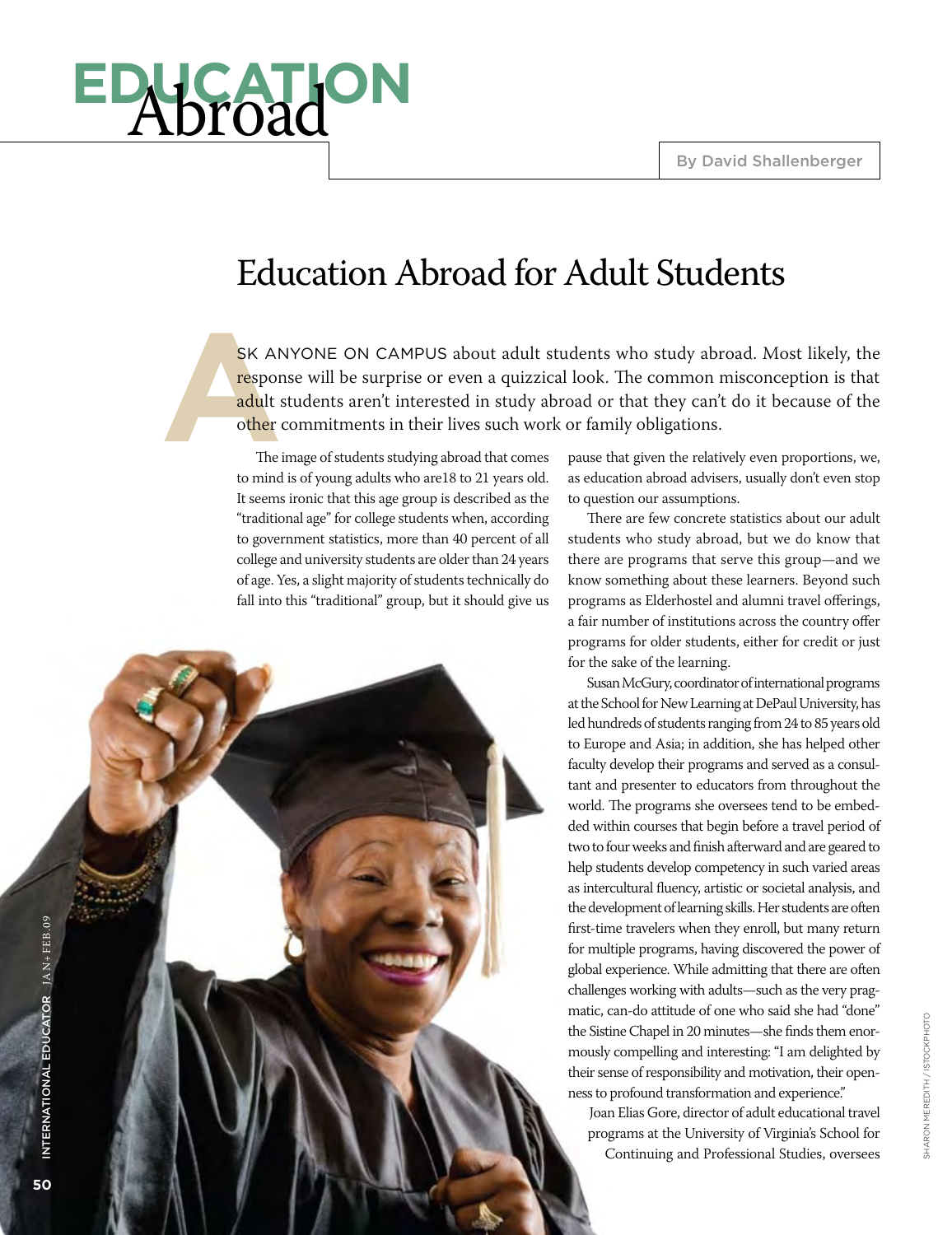the development of noncredit programs within the United States and beyond that are educationally enriching. Describing her participants as committed and passionate, she underscores the value of the work she does by saying, "While some people say travel is frivolous, it certainly is not. It is not expendable. We work in a global world and we can't stop observing and learning." In fact, the faculty she works with find that the participants on these programs will engage fully. "There is no question about their preparation. I know they will do the prereading because of their motivation. They are participating on these programs because they want to learn, not to earn a grade or fulfill a requirement."

The experience of these educators underscores the potential learning that "nontraditional" learners can encounter on education abroad programs. They and others show us that—far from being uninterested in educational travel—adult learners are looking for opportunities to build study abroad into their college and university plans.

#### **Just who are these adult learners and how might we develop programming to meet their needs?**

n In many of the programs designed for adults, the majority of students are 25 to 40 years old. But they can certainly be older; ranging from 25 to 95, they are not in a uniform place. They may be single or in a committed relationship; they may or may not have children, and those children may be young or adults themselves. They are not the millennial students we talk so much about!

## **NAFSA MEMBER DISCOUNT PROGRAM**

**NAFSA members, take advantage of five new savings programs on professional and personal products to benefit you, your staff, or your students!**

- iNext Travel Card from CIEE
- Advanced Student Enrollment Technology with Hobsons EMT
- **(\*)** Cross-cultural Books and Resources from Intercultural Press
- **Work Abroad Opportunities through InterExchange**
- **(\*)** Recruitment Workshops through Langton Network International Ltd

#### See the complete list of member discount programs at **www.nafsa.org/memberdiscounts**

Login using your NAFSA ID and password to access discount details.

■ They often come to school because of significant changes in their lives: a divorce (and changing priorities), children going on to college (increased free time and wanting to invest in themselves instead of their children), the death of parents (and rethinking who they are), or the need of a degree for a promotion.

n Whatever their circumstances, it can be said that they bring a richer repertoire of life experiences to draw upon than the younger adults that we find most often in education abroad programs.

n Students of psycho-social development tell us that they are moving beyond a search for identity and conformity so common in younger students, and are looking for or drawing upon larger principles or values, such as the desire to have an impact on future generations. They may be in a mid-life transition, trying to recast meaning in their lives.

n While they have well-developed ways of understanding the world, they are often questioning these and are open to new interpretations, because of transitions they are experiencing.

n As students, they are typically highly motivated. Often, this is tied to their life tasks (work, family). They want the travel-study experience to contribute to their lives in meaningful ways.

■ They have constraints in terms of time and money and family responsibilities.

#### **What does this mean for advisers as we develop programs that include adults?**

While many of the points below are not universal, the experiences education abroad leaders suggest are common.

 $\blacksquare$  Far from being "stuck in their routines," many of these students can be very open to new ways of seeing the world; in fact, they may have joined a travel study course because they are seeking that. By and large, they know this is not a vacation—they have chosen this travel experience over other possibilities because they want to encounter the world in new ways.

■ They are often looking for greater meaning and seek experiences and learning that will help facilitate that growth. Whether they are 30 or 60, they may choose this experience as a way to take their lives in new directions. Perhaps they are at a point of feeling "unfulfilled" or bored. Maybe their work is not meeting their needs for contributing to the world. For these individuals, travel study is not so much a route to meet a requirement as it is a pathway to explore deep questions.

 $\blacksquare$  They often tie their experiences to their life tasks, such as parenting or working. How might the travel course help them in their work? What will they learn that they can bring back to their jobs? How might this experience affect the ways in which they raise their kids? How might it help with defining their life in a relevant and important way?

They often seek a break in the day-to-day demands of their lives. Being away can take them away (for a time) from those pressures. They are looking not only for a different rhythm, but for an experience that takes them out of their routines.

■ They have a limited amount of time free from the constraints of home, and they want to make the most of that time. They seek

NAFSA

**Association of International Educator**